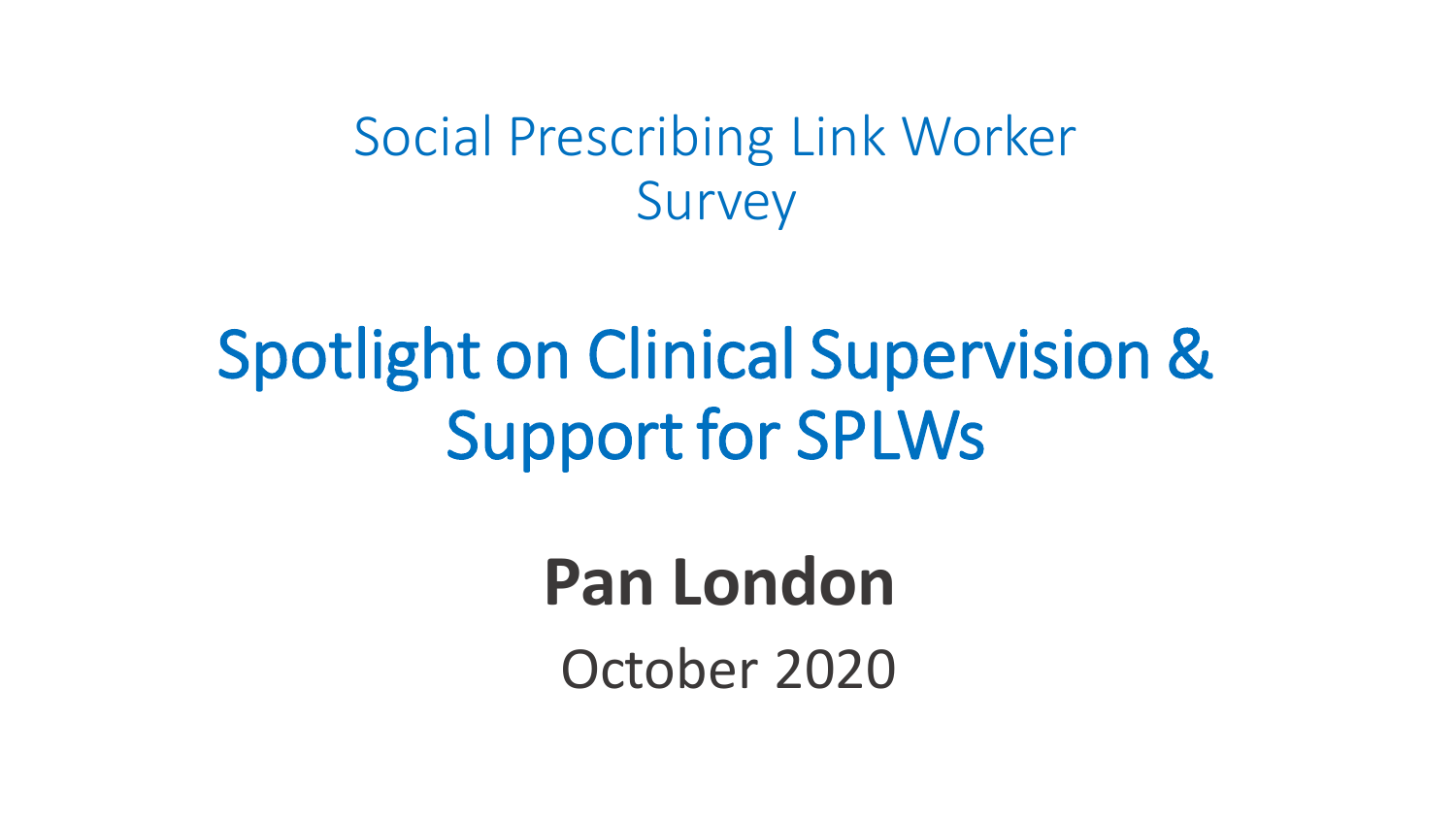### Why supervision is important for PCNs

- SPLWs dealing with increasingly complex cases
- Crucial senior GPs have an understanding of SP being delivered
- Caseload management requires PCN wide view
- Better clinical understanding of SP leads to more appropriate referrals

*"*Clinical supervision is crucial to our role as SPLW. It enables us to have open conversations with our GP leads and enables us to tackle challenging cases without feeling overwhelmed.*"*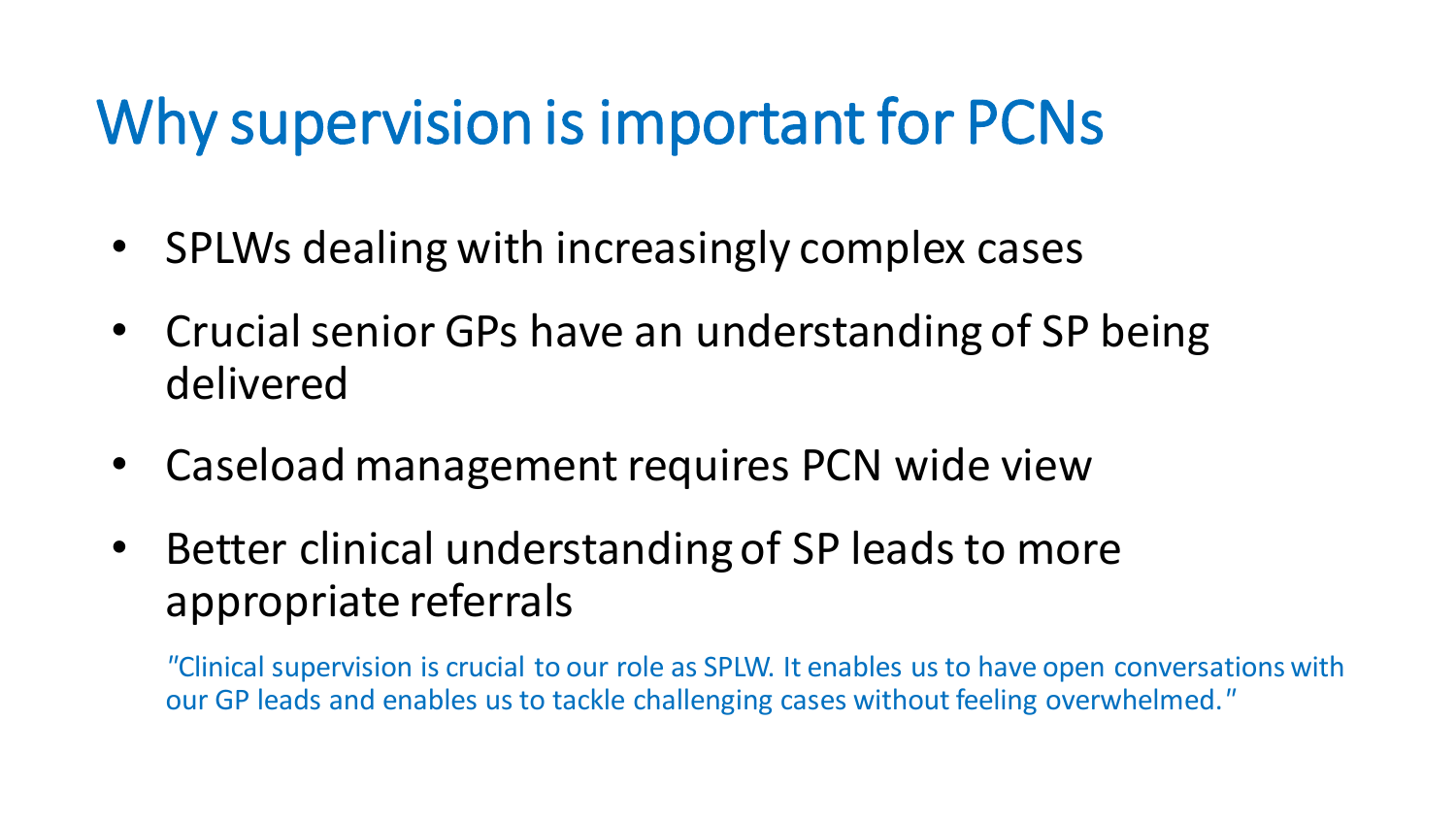## Key Findings for London

- 38% (105/276) of SPLW completed the survey
- 61% of SPLW who responded to the survey are without named GP supervisor or not receiving clinical supervision
- 45% of SPLW not using SNOMED codes
- Some best practice to build on 65% receiving clinical supervision say it is 'extremely useful' or 'somewhat useful'

"It helps me discuss issues directly linked to the GP practice and give me the opportunity to showcase the work I do. It also helps them to understand my role better, my challenges and successes... and an opportunity to discuss the PCN expectations and preferred way of giving them feedback."

• Correlation between SPLWs being better integrated in their PCNs enjoying their job more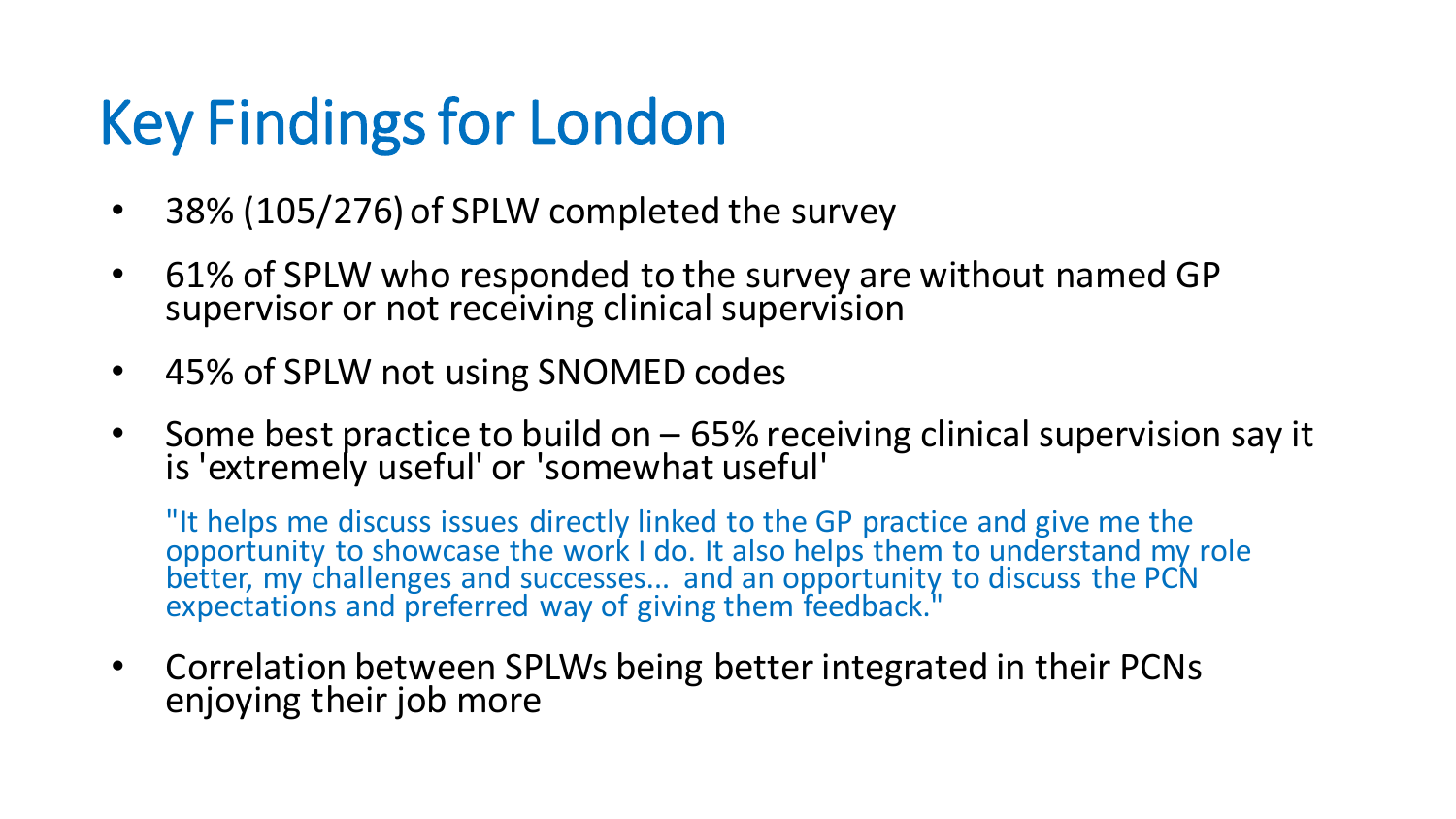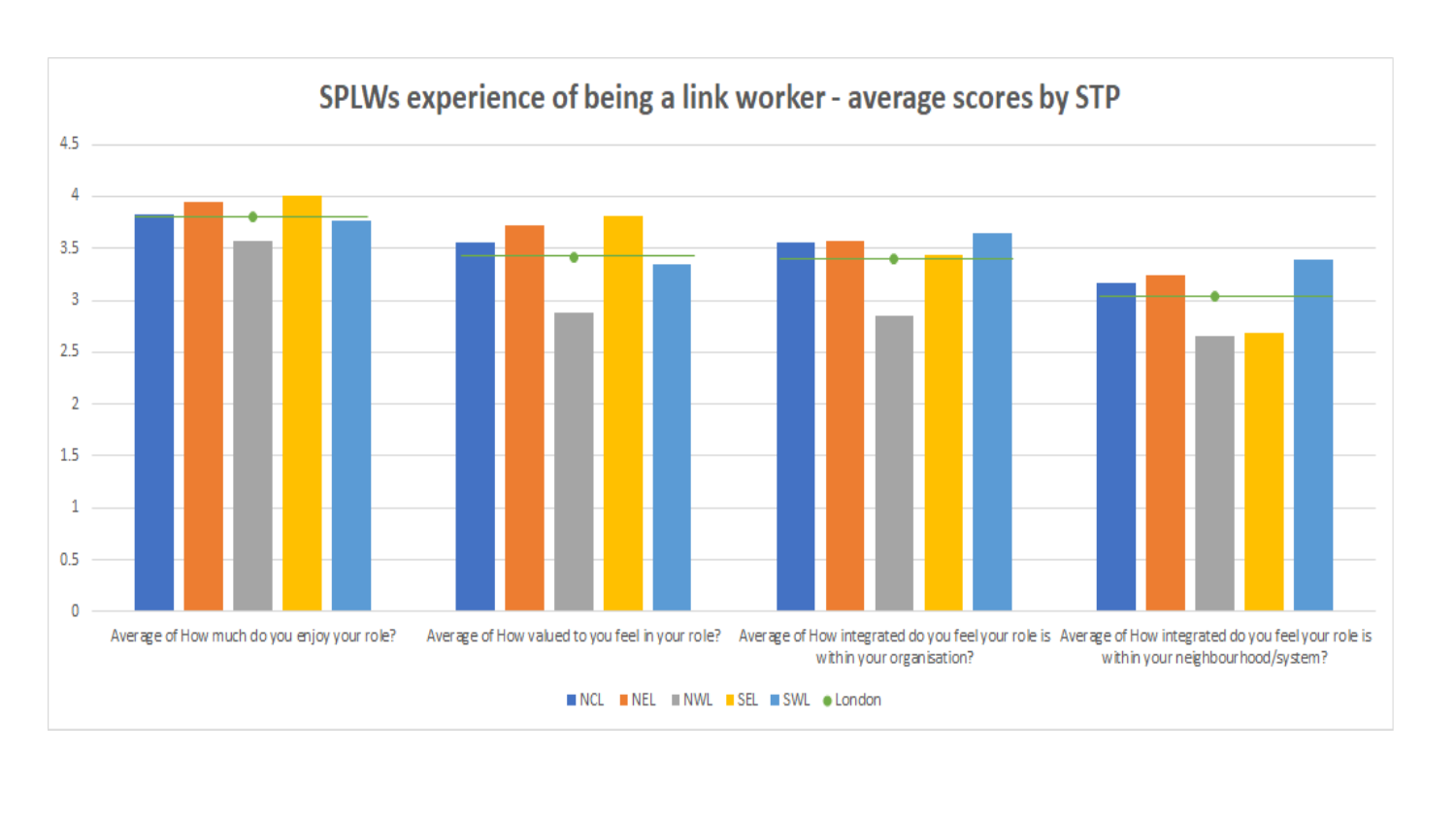### Issues with clinical supervision

What do SPLWs think is at the heart of the issue:

- Lack of clarity around what social prescribing is at PCN level
- PCNs not understanding the complexity of social prescribing cases and thus why supervision might be required
- Lack of integration of SPLWs at PCN level
- Misconception about who should provide supervision and its value
- Time pressures on GP (those receiving supervision often stated it was irregular, raising issue with no protected time)

"It is difficult finding a GP who can commit to this regularly due to time and work pressures. Also I'm not sure GPs appreciate the need for this (not always aware how intense, difficult SP sessions can be), especially if we are not directly employed by the PCN/surgery."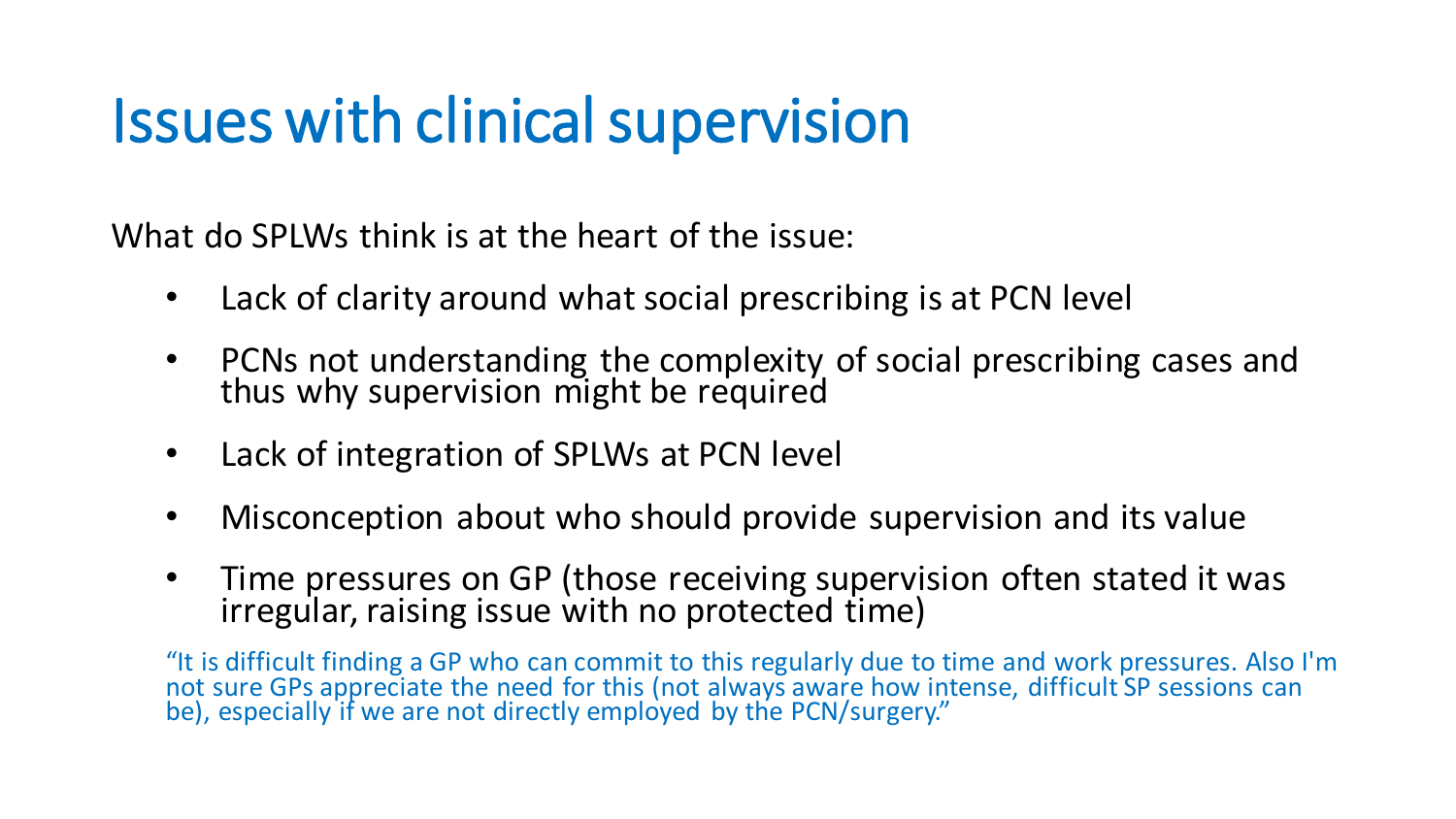### SPLWs thoughts on tackling...

- Better integrate more with practice teams & senior GP champions
- More SP information & support directed at PCN / GP / employer
- Guidance for GPs and standard supervision format for clinical supervision
- Protected 1-1 time for SPLWs
- More structured, regular borough level peer support & better knowledge sharing across boroughs & services
- Group case study approach to supervision
- SPLWs given time for closer relationships with VCSE experts locally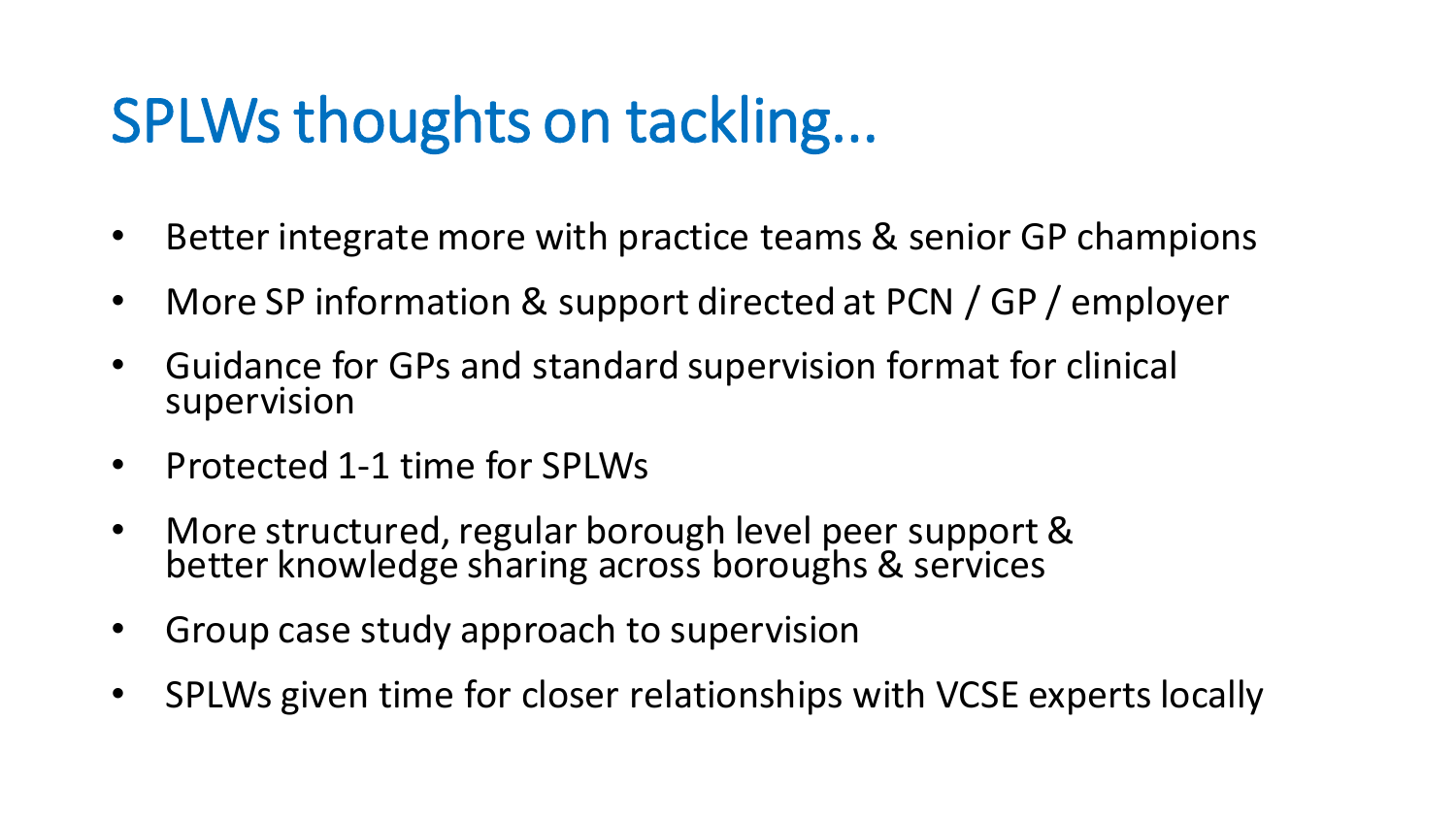### Survey follow up and next steps

- Sent anonymised, raw data to NHSE
- Presenting key findings (and raw data) at STP meet ups
- A London wide paper of findings will be circulated
- 1-1 follow ups with any respondents that present a 'cause for concern'
- Co-producing guidance on 'what good clinical supervision looks like'
- Facilitate task & finish (multi stakeholder) to develop a Pan London action plan
- Peer support health check across the boroughs + support in getting set up where needed